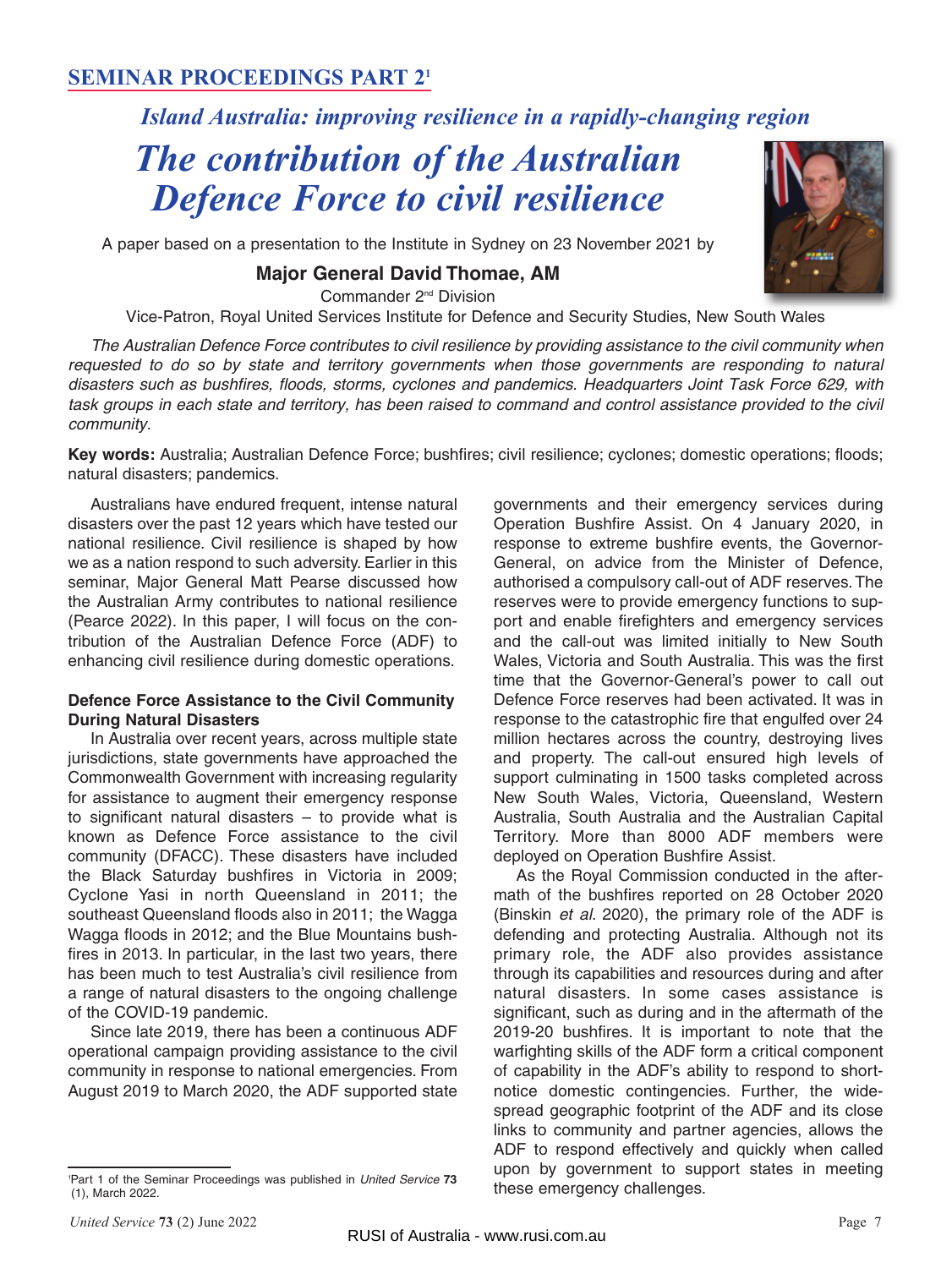#### **Operation Bushfire Assist**

During Operation Bushfire Assist, Army Private Jonathan Amy, an Akuma local, returned to support his home community as a heavy vehicle operator hauling a water purification and desalination system. He said at the time: "It's actually thrilling being able to assist my community and the district". This is a very common reaction from ADF members supporting their communities.

The call-out of ADF reserves was not the only unprecedented aspect of Operation Bushfire Assist. The headquarters of three formations of the Army's 2<sup>nd</sup> Division were tasked to lead joint task groups across three jurisdictions. Simultaneously, a step-change to the new Zenith Start Headquarters within communities where the ADF support is required. Reservists drawing upon their connection to community and civilian skills contributed a civil-military mindset that enhanced the ADF's overall response.

The current commander of the Australia-wide Joint Task Force 629 (JTF 629), who had commanded the JTF 629 joint task group in New South Wales during Operation Bushfire Assist, Brigadier Mick Garraway, has said that working with a partnered force and partnered organisations dealing with damage commensurate with that of a battlefield, not only provides excellent preparation for conventional operations, but the ADF's Reserve brought to the ADF's response en hanced awareness of the human terrain.

On Anzac Day 2021, the small New South Wales coastal town of Eden invited members of the  $5<sup>th</sup>$ Engineer Regiment and HMAS Supply back to Eden to thank them for their service to the town and region during the bushfires. Eden RSL<sup>2</sup> Sub-Branch secretary, Tony Larkin, said it was a privilege to welcome the 5<sup>th</sup> Engineer Regiment and the Navy back to Eden, not to see the devastation they helped to fight against, but to see how we Aussies fight back – to see the 'green' after the 'black'.

#### **Floods, Cyclones, Storms and Pandemics**

As mentioned earlier, the ADF has a long and proud heritage of assisting communities in response to natural disasters. Even as recently as 2019, more than 1000 ADF personnel, largely drawn from the 3<sup>rd</sup> Combat Brigade in Townsville, assisted recovery operations after floods in north Queensland. In March and April 2021, the ADF provided support to communities during floods in New South Wales and, subsequently, supported communities after Tropical Cyclone Seroja in Western Australia. Throughout June and July 2021, the ADF supported storm recovery in Victoria's Dandenong ranges. As the Chief of Army emphasises, it just demonstrates how much we are an army for the nation and an army in the community.

Most strikingly, since March 2020, the ADF has played a pivotal role in contributing to a whole-ofgovernment response to the COVID-19 pandemic, with scalable support to state and territory authorities as part of Operation COVID-19 Assist. During this operation, the ADF has supported a wide range of tasks including:

- mandatory state and territory hotel quarantine;
- support to health and law enforcement authorities, ensuring home quarantine compliance:
- providing welfare support;
- providing frontline COVID-19 swab testing and support to mass vaccination hubs;
- undertaking contact tracing;
- providing planning and logistical support;
- supporting state and territory police at vehicle checkpoints; and
- vaccination of residents in aged and disability care facilities in central and western New South Wales where Defence vaccination teams have provided more than 50,000 vaccinations to remote rural and indigenous communities.

#### **Charities and Non-Government Organisations**

Another task for the ADF has been supporting numerous charities and non-government organisations, such as Food Bank and Oz Harvest, with the preparation and distribution of food and care packages destined for the most vulnerable in the community.

The president of the Sikh charity Turbans4Australia, Mr Ammar Singh, said that, without the ADF support, he and his fellow volunteers would not have been able to manage the delivery of 1500 care parcels each week. As noted by Air Force Flying Officer Ryan Elliot, the ADF is supporting Turbans4Australia to help the community in its time of need. The Australian community expects that the ADF will support government and emergency agencies to respond to natural disasters at home when requested.

#### **Interoperability with Emergency Services**

For the ADF to respond effectively to support state agencies in their responses to natural disasters and contribute to Australia's civil resilience, we must focus on interoperability with the emergency services in both training and on operations at the state and local level, as outlined by the Australian Institute for Disaster Resilience (ADIR 2019). The interconnectedness of systems in society causes cascading consequences in emergencies. Effectively managing risks, therefore, requires all sectors of society to have planned for emergencies. At a national level, the Australian government plans to support emergencies that are severe and catastrophic in nature and are likely to overwhelm the capacity of state and territory

<sup>&</sup>lt;sup>2</sup>Returned and Services League of Australia